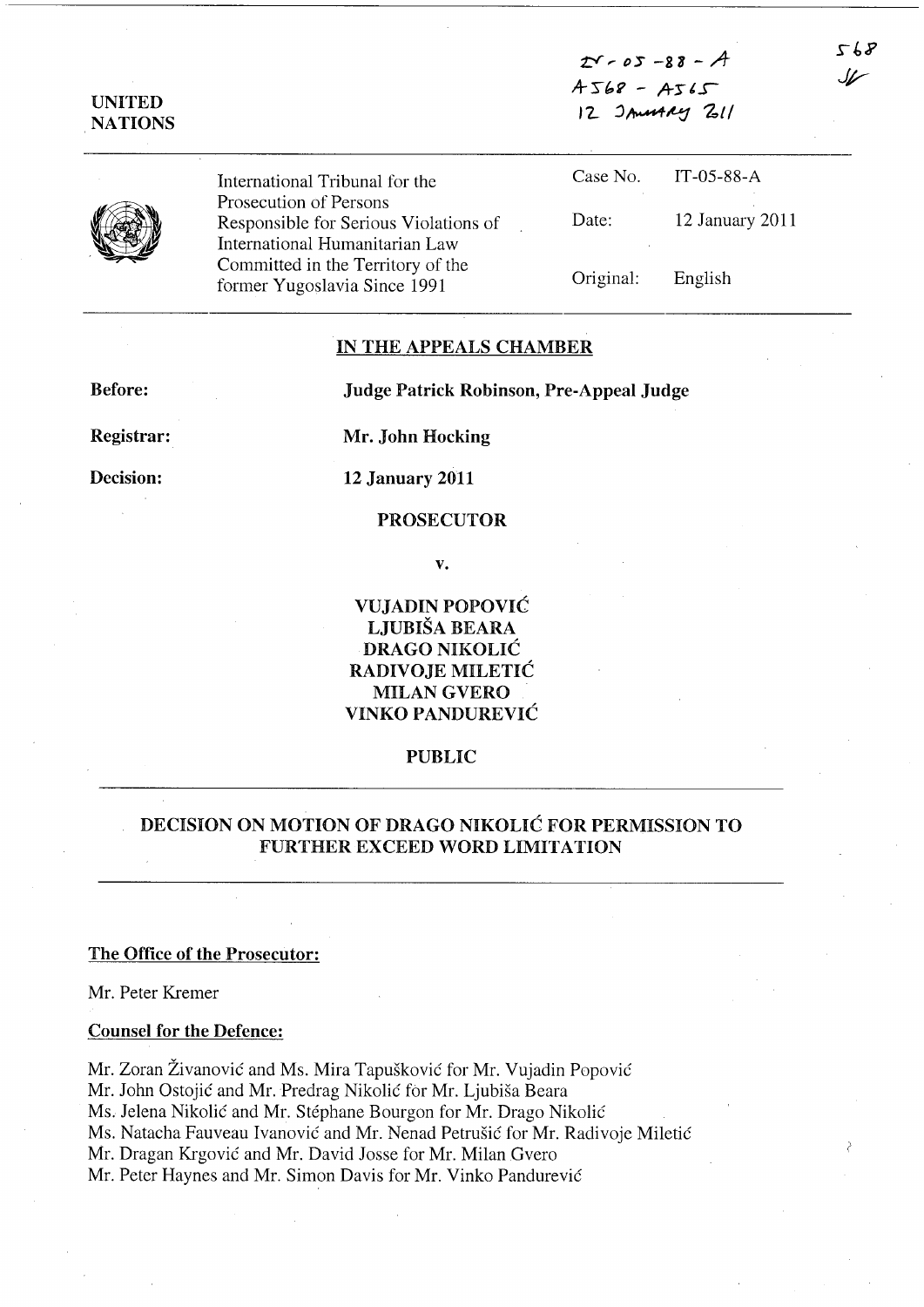I, Patrick Robinson, Presiding Judge of the Appeals Chamber of the International Tribunal for the Prosecution of Persons Responsible for Serious Violations of International Humanitarian Law Committed in the Territory of the former Yugoslavia since 1991 ("Appeals Chamber" and "Tribunal", respectively), and Pre-Appeal Judge in this case,

**NOTING** the "Judgement" rendered by Trial Chamber II on 10 June  $2010$ ;

**NOTING** the respective notices of appeal filed by the parties on 8 September  $2010$ ;<sup>2</sup>

BEING SEISED OF an "Expedited Motion on Behalf of Drago Nikolic Seeking a Limited Variation of the Word Limit – With Confidential *Ex Parte* Annex", filed by counsel for Drago Nikolić ("Nikolić") on 4 January 2011 ("Motion"), in which Nikolić requests permission to file an appellant brief comprising a maximum of 47,500 words (representing a further 7,500-word increase); $3$ 

CONSIDERING that Nikolic argues that the 1O,000-word increase granted by the Pre-Appeal Judge in the "Decision on Motions for Extension of Time and for Permission to Exceed Word Limitations", issued on 20 October 2010 ("Extension Decision"), is insufficient due to the number of grounds of appeal, the size of the trial record, the number of crime sites, and the fact that there are genocide-related charges in the case and several modes of individual criminal responsibility; $\frac{4}{3}$ 

CONSIDERING that the Prosecution responds that the Motion should be denied because it is a motion for reconsideration and Nikolic has not demonstrated a clear error of reasoning or a change in circumstances, but rather repeats arguments from his first request for an extension that were either rejected or for which relief has already been granted;<sup>5</sup>

CONSIDERING that the Prosecution argues that Nikolic has been granted an additional 60 days to file his appellant brief and therefore still has enough time to edit his brief so that it complies with the 40,000-word limit imposed by the Extension Decision; $^6$ 

 $\mathbf{1}$ 

<sup>&</sup>lt;sup>1</sup> Prosecutor v. Vujadin Popović et al., Case No. IT-05-88-T, Judgement, 10 June 2010.

<sup>&</sup>lt;sup>2</sup> Prosecution's Notice of Appeal, 8 September 2010; Vujadin Popović's Notice of Appeal, 8 September 2010 (confidential); Appellant, Ljubisa Beara's Notice of Appeal, 8 September 2010; Notice of Appeal on Behalf of Drago Nikolic, 8 September 2010 (confidential); Notice of Appeal by the Radivoje Miletic Defence, 8 September 2010; Notice of Appeal on Behalf of Vinko Pandurevic Against the Judgment of the Trial Chamber Dated 10<sup>th</sup> June 2010, 8 September 2010 (confidential).

Motion, para. 17.

 $<sup>4</sup>$  Motion, paras 11, 14.</sup>

<sup>5</sup> Prosecution's Response to Expedited Motion on Behalf of Drago Nikolic Seeking a Limited Variation of the Word Limit, 5 January 2011 ("Response"), paras 1,3-4,7.

 $<sup>6</sup>$  Response, paras 2, 5.</sup>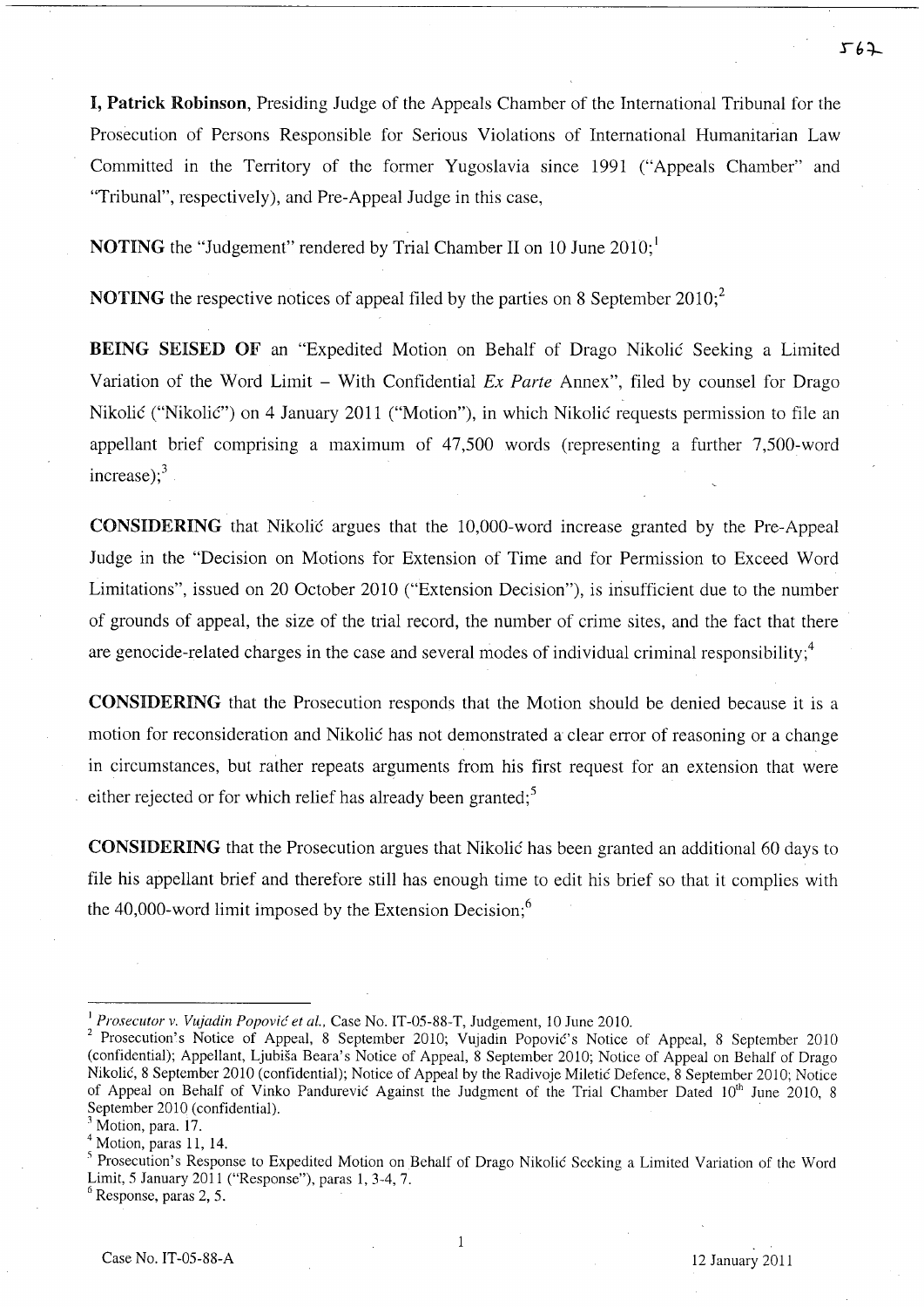CONSIDERING that Nikolic replies that the Motion is not one for reconsideration, but that, to the extent that it may be considered as such, he has demonstrated a clear error or reasoning in the Extension Decision and a change in circumstances; $\frac{7}{1}$ 

**CONSIDERING** that, pursuant to paragraph  $(C)(1)(a)$  of the Practice Direction on the Length of Briefs and Motions ("Practice Direction"), an appellant brief from a final judgement of a Trial Chamber will not exceed  $30,000$  words;<sup>8</sup>

CONSIDERING that the Tribunal's word limits for appellant briefs are necessary to ensure the fair and expeditious conduct of the appeal;<sup>9</sup>

CONSIDERING that the Pre-Appeal Judge may, in exceptional circumstances, grant an extension of the word limit set by the Practice Direction;<sup>10</sup>

CONSIDERING that the number of grounds or sub-grounds on appeal is not a factor that in itself provides sufficient reason to enlarge the word limits prescribed by the Practice Direction;<sup>11</sup>

CONSIDERING that the quality and effectiveness of an appellant brief does not depend upon length, but upon the clarity and cogency of the arguments presented and that excessively long briefs do not necessarily facilitate the efficient administration of justice;  $12$ 

CONSIDERING that, in the Extension Decision, I considered that Nikolic had demonstrated exceptional circumstances for a 1O,000-word increase in the word limitation for his appellant brief due to the length of the Judgement and the complexity of the issues that it raises;  $13$ 

FINDING that Nikolic repeats arguments from his first request and has not demonstrated in the Motion any further exceptional circumstances that would necessitate an additional increase in the word limitation;

2

<sup>&</sup>lt;sup>7</sup> Reply to Prosecution's Response to Expedited Motion on Behalf of Drago Nikolic Seeking a Limited Variation of the Word Limit, 6 January 2011, paras 3-10.

x IT/1S4/Rev. 2, 16 September 2005.

<sup>&</sup>lt;sup>9</sup> Prosecutor v. Dragomir Milošević, Case No. IT-98-29/1-A, Decision on Defence Motion for Extension of Time to File Appellate Brief and to Increase the Word Limit, 11 August 200S, p. 3.

 $10$  Practice Direction, para. (C)(7).

<sup>&</sup>lt;sup>11</sup> Prosecutor v. Nikola Šainović, Case No. IT-05-87-A, Decision on Nikola Šainović's and Dragoljub Ojdanić's Joint Motion for Extension of Word Limit, 11 September 2009 *("Sainovic* Decision of 11 September 2009"), p. 3 (citing *Prosecutor v. Naser Oric(,* Case No. IT-03-6S-A, Decision on Defence Motion for Extension of Word Limit for Defence Appellant's Brief *("Oric* Decision"), 6 October 2006, p. 3).

<sup>12</sup>*SainovicDecision* of. 11 September 2009, p. 4 (citing *OricDecision,* p. 3).

<sup>&</sup>lt;sup>13</sup> Extension Decision, p. 6 (citing Decision on Joint Motion for Extension of Time to File Notice of Appeal, 25 June 2010, p. 2).